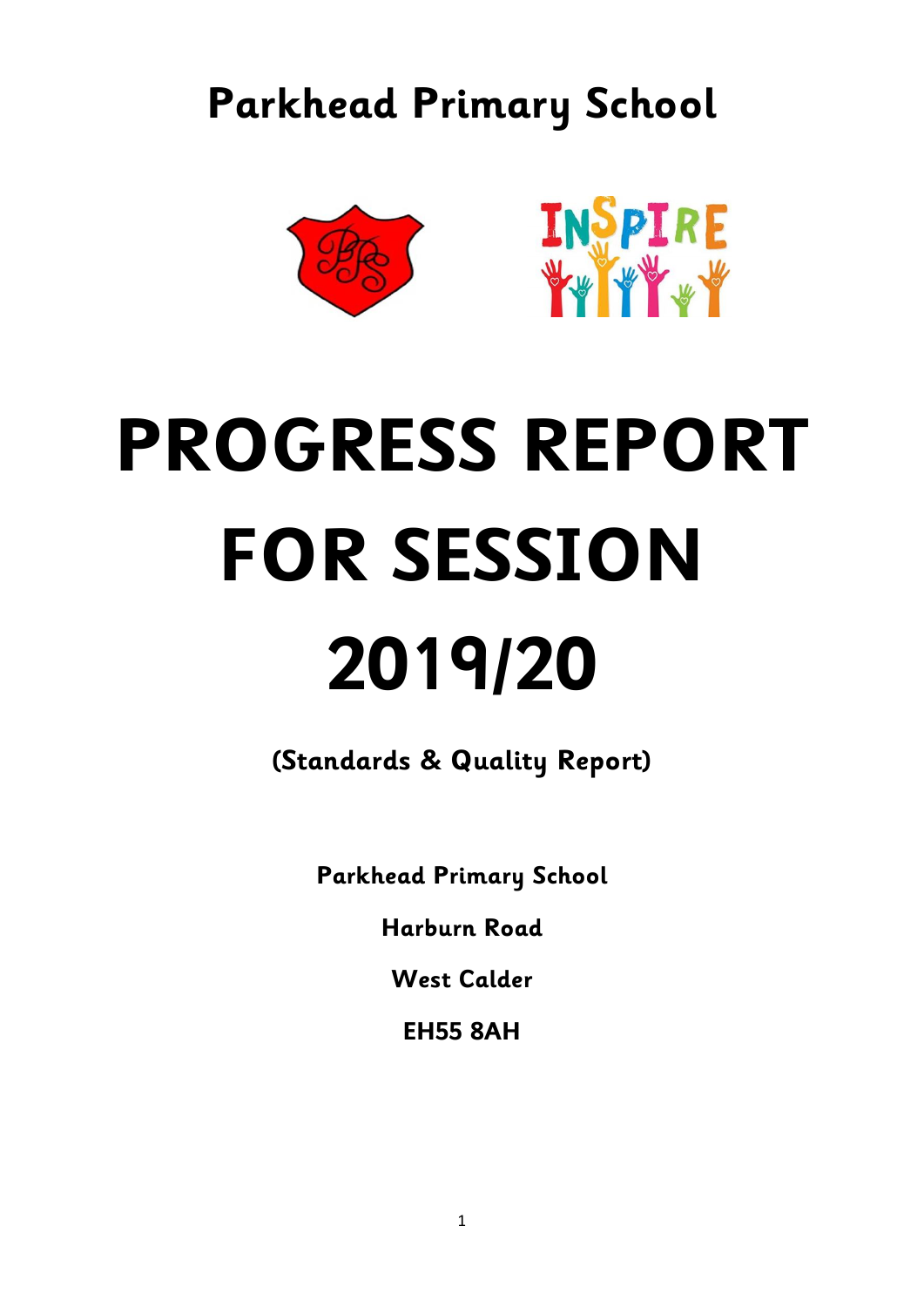# **ABOUT OUR SCHOOL**

Primary School is a non-denominational school serving the community of West Calder, Polbeth, and the surrounding farming communities. The school is part of the West Calder High school cluster and has a strong collegiate relationship with all its cluster schools.

The school has strong links with the community of West Calder and particularly with the West Kirk. The school also benefits from an active Parent Council and fundraising Parent Association (PPA). There are a small number of regular parent volunteers who work within the school and a larger group who support the running of events.

The school enjoyed a successful year and has worked hard to ensure it provides a broad and experiential curriculum that meets the needs of all of our children, which respects their rights and deepens their skills for learning as well as their skills for life and work.

At Parkhead Primary our values

INSPIRE us to

Dream it Believe it Achieve it

Our values drive our curriculum and are embedded in everything that we do…….…

**Inclusion** Nurture Self-belief Perseverance **Individuality** Respect **Empathy** 

# **IMPROVEMENT PRIORITIES**

Our improvement priorities are always based on the national priorities in the National Improvement Framework (NIF). Below we have indicated what progress we made with these priorities in Session 2019/20 and what the impact has been. Our report recognises that we entered a period of school closures in March 2020, and therefore our report reflects the progress made until that time, but will also reference any significant steps taken during the period of school closures. Our future improvement priorities will be identified in our school's recovery improvement plan, which will respond the national and local advice on the reopening of schools.

We have shown which NIF driver for improvement we used  $-$  you can find out more about the National Improvement Framework and drivers at [https://www.npfs.org.uk/wp-content/uploads/2016/01/NPFS\\_NIF\\_E-](https://www.npfs.org.uk/wp-content/uploads/2016/01/NPFS_NIF_E-1.pdf)[1.pdf.](https://www.npfs.org.uk/wp-content/uploads/2016/01/NPFS_NIF_E-1.pdf)

We have also evaluated our overall provision using quality indicators (QIs) in How Good is our School?4 (HGIOS?4) and How Good is Our Early learning and Childcare? (HGIOELC?) which is a key aspect of the Scottish approach to self-evaluation and school improvement.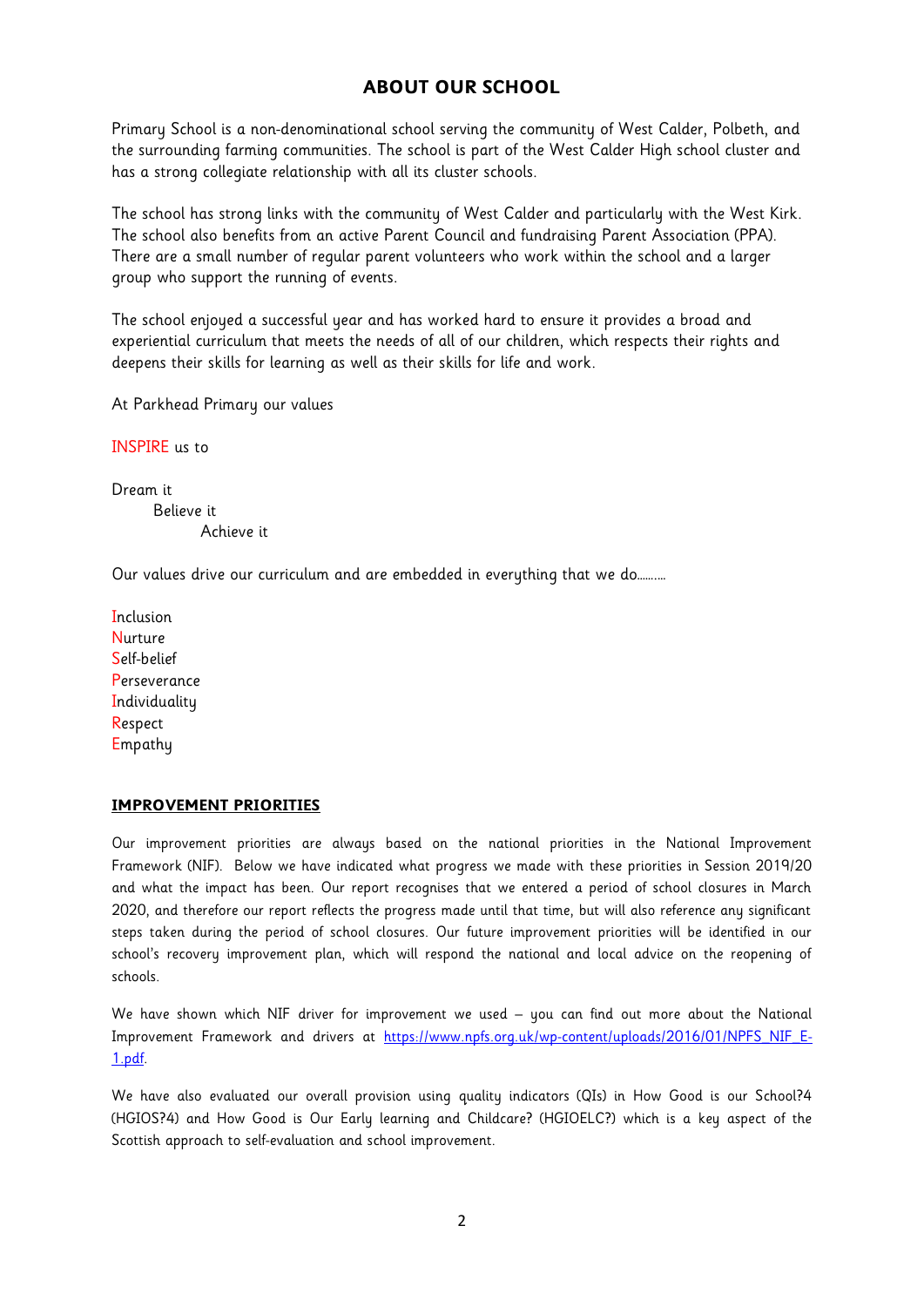| <b>PRIORITY</b>                                                                                                                                                                                                                                                                                                                                                                                                                                                                                | <b>HOW DID WE DO?</b>                                                                                                                                                                                                                                                                                                                                                                                                                                                                                                                                                                                                                                                                                                                                                                                                                                                                                                                                                                                                                                                                                                                                                                                                                                                                                                                                                                                                                                                                                                                                                                                                                                                                                                                                                                                                                       |  |  |
|------------------------------------------------------------------------------------------------------------------------------------------------------------------------------------------------------------------------------------------------------------------------------------------------------------------------------------------------------------------------------------------------------------------------------------------------------------------------------------------------|---------------------------------------------------------------------------------------------------------------------------------------------------------------------------------------------------------------------------------------------------------------------------------------------------------------------------------------------------------------------------------------------------------------------------------------------------------------------------------------------------------------------------------------------------------------------------------------------------------------------------------------------------------------------------------------------------------------------------------------------------------------------------------------------------------------------------------------------------------------------------------------------------------------------------------------------------------------------------------------------------------------------------------------------------------------------------------------------------------------------------------------------------------------------------------------------------------------------------------------------------------------------------------------------------------------------------------------------------------------------------------------------------------------------------------------------------------------------------------------------------------------------------------------------------------------------------------------------------------------------------------------------------------------------------------------------------------------------------------------------------------------------------------------------------------------------------------------------|--|--|
| 1 <sub>1</sub>                                                                                                                                                                                                                                                                                                                                                                                                                                                                                 | We have made good progress.                                                                                                                                                                                                                                                                                                                                                                                                                                                                                                                                                                                                                                                                                                                                                                                                                                                                                                                                                                                                                                                                                                                                                                                                                                                                                                                                                                                                                                                                                                                                                                                                                                                                                                                                                                                                                 |  |  |
| To raise attainment,<br>especially in literacy and<br>numeracy                                                                                                                                                                                                                                                                                                                                                                                                                                 | What did we do?<br>Purchased resources, implemented staff training and introduced targeted literacy<br>interventions such as IDL, 5 minute Box, Dandelion Readers, Mighty Writer and<br>PM writing                                                                                                                                                                                                                                                                                                                                                                                                                                                                                                                                                                                                                                                                                                                                                                                                                                                                                                                                                                                                                                                                                                                                                                                                                                                                                                                                                                                                                                                                                                                                                                                                                                          |  |  |
| Our measurable outcome<br>for session 2019/20 was to<br>Develop consistent approaches<br>to learning, teaching and<br>assessment to ensure high<br>quality learning experiences for<br>all, and raised attainment.<br>Increase practitioner knowledge<br>of pedagogical approaches to<br>literacy and numeracy to<br>address barriers to learning<br>and improve attainment<br>NIF Driver(s):<br>⊠School Improvement<br>⊠School Leadership<br>⊠Teacher Professionalism<br>⊠Parental Engagement | Junior Leadership Group created to focus on developing a reading culture - new<br>٠<br>library created. Fundraising resulted in new library books and furniture.<br>Further links created with West Calder library with regular visits for P4<br>$\bullet$<br>Introduction of online SWST and active spelling approaches to increase pupil<br>$\bullet$<br>motivation<br>Introduction of reading and writing visual targets/benchmarks created by Literacy<br>$\bullet$<br>SIP group<br>All staff introduced 'PM Writing' to develop a consistent expectation of planning,<br>$\bullet$<br>teaching and assessment, including feedback, of writing.<br>Reading buddies introduced at P1 with P7 and P2 with P6.<br>$\bullet$<br>SEAL (stages of Early Arithmetic Learning) training and development rolled out for<br>$\bullet$<br>all staff, all pupils in P1-P4 assessed and appropriate resources purchased.<br>SEAL folders created for P2 & P5 classes to ensure consistency<br>$\bullet$<br>Number Talks approach introduced at P4 - P7<br>٠<br>Most staff used SEAL planners to ensure consistency<br>$\bullet$<br>Staff in P1 further developed play based learning and consultative planning<br>$\bullet$<br>Planning and assessment cycle created for each level - still to be introduced<br>٠<br>Every teacher took part in peer observations of numeracy lessons focused on SEAL<br>$\bullet$<br>and Number Talks<br>Introduction of reflection time in P1 using floor books<br>$\bullet$<br>All ELC practitioners have worked with PT to further develop and enrich the<br>$\bullet$<br>learning environment ensuring children have access to a wider range of stimulating<br>and challenging play and learning experiences<br>ELC staff are beginning to undertake Distributive Leadership roles that impact the<br>$\bullet$ |  |  |
| ⊠Assess. of Children's<br>Progress<br>⊠Performance Information                                                                                                                                                                                                                                                                                                                                                                                                                                 | attainment of children in Literacy and Numeracy.<br>All ELC practitioners engage in a wide range of assessment to capture and record<br>$\bullet$<br>our learners' achievements.                                                                                                                                                                                                                                                                                                                                                                                                                                                                                                                                                                                                                                                                                                                                                                                                                                                                                                                                                                                                                                                                                                                                                                                                                                                                                                                                                                                                                                                                                                                                                                                                                                                            |  |  |
|                                                                                                                                                                                                                                                                                                                                                                                                                                                                                                | Evidence indicates the impact is:<br>At P1, P4 & P7 most learners are making good progress in literacy and numeracy<br>٠<br>Learner engagement has increased through the improvement of writing lessons in<br>٠<br>P1 - P7 through the introduction of PM writing and Mighty Writer. Pupils are<br>more aware of the requirements / expectations in writing. They are more confident<br>in self assessing their written work using the success criteria.<br>Use of Dandelion readers has improved pupil confidence<br>Learner engagement has increased through the improvement of numeracy lessons<br>٠<br>and use of the SEAL approach. Pupils are more able to discuss numeracy strategies<br>more confidently. The structure of SEAL has built teacher confidence and provides<br>data which has improved tracking and monitoring.<br>Learners are more actively involved in learning through an increase in pupil voice<br>٠<br>in lessons, co-creation of planning and time for reflection.<br>Planning in time for reflection recorded in floor books in P1 has enabled children<br>٠<br>to talk confidently about their learning.<br>ELC - visits to the local library established including monthly Book Bug sessions,<br>٠<br>successful launch of the Big Bedtime Read programme, reading buddies established<br>with P5 pupils, staff recorded regular story videos for children during the period of<br>home learning.<br>ELC – weekly challenges linked to the skills from the Literacy and Numeracy                                                                                                                                                                                                                                                                                                                           |  |  |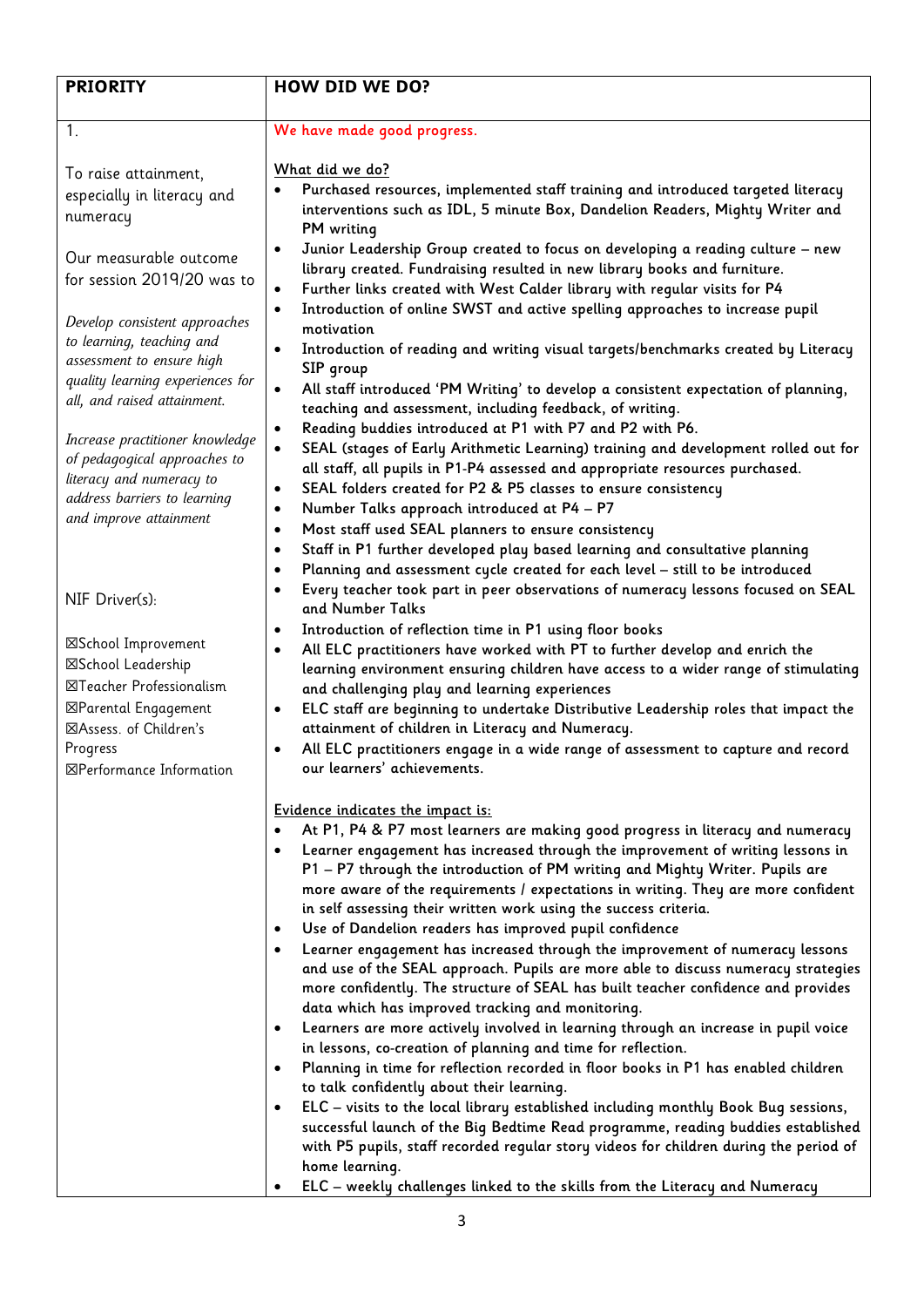|                                                       | trackers established as part of the transition programme. Weekly challenges for all<br>children linked to Literacy, Numeracy and H&W/B during the home learning |
|-------------------------------------------------------|-----------------------------------------------------------------------------------------------------------------------------------------------------------------|
|                                                       | period.                                                                                                                                                         |
|                                                       | ELC - Apart from identifying rhyme and clapping out syllables 80% or above of all                                                                               |
|                                                       | pre-school children have achieved amber or green in Literacy Tracker across all                                                                                 |
|                                                       |                                                                                                                                                                 |
|                                                       | other statements. All ante pre-school children on track                                                                                                         |
|                                                       | Our priorities for next session will be:                                                                                                                        |
|                                                       | To introduce our Learning & Teaching Toolkit to and Planning & Assessment Cycle                                                                                 |
|                                                       | to ensure consistency of approaches                                                                                                                             |
|                                                       | To further embed the principles of active literacy to improve attainment in reading,<br>$\bullet$                                                               |
|                                                       | writing and spelling.                                                                                                                                           |
|                                                       | To ensure the consistent use of new resources - moderation of PM writing to<br>$\bullet$                                                                        |
|                                                       | ensure all staff approaches to marking are consistent                                                                                                           |
|                                                       | A lead learner to be appointed for 1+2 to attend meetings and cascade back to the<br>$\bullet$                                                                  |
|                                                       | whole staff team                                                                                                                                                |
|                                                       | To further embed effective pedagogy in the teaching of number through SEAL and                                                                                  |
|                                                       | Number talks to improve attainment in maths and numeracy                                                                                                        |
|                                                       | To ensure number Talks displays are evident in every classroom<br>$\bullet$                                                                                     |
|                                                       | To create SEAL folders for all classes to ensure consistent transition information<br>$\bullet$                                                                 |
|                                                       | To continue to ensure rigorous quality assurance procedures are in place to<br>$\bullet$                                                                        |
|                                                       | evaluate improvements and inform future priorities                                                                                                              |
|                                                       | To create Numeracy benchmark visual targets<br>$\bullet$                                                                                                        |
|                                                       | To further embed play based active learning and consultative planning at P1 -<br>$\bullet$                                                                      |
|                                                       | investigate use of Seesaw                                                                                                                                       |
|                                                       | ELC- all practitioners to ensure there are increased opportunities for children to<br>$\bullet$                                                                 |
|                                                       | lead their own learning indoors and out to provide high levels of motivation and                                                                                |
|                                                       | raise attainment.                                                                                                                                               |
|                                                       |                                                                                                                                                                 |
|                                                       |                                                                                                                                                                 |
|                                                       | ELC - Establish targeted intervention groups to support and challenge children in<br>$\bullet$                                                                  |
| 2.                                                    | Literacy and Numeracy<br>We have made good progress.                                                                                                            |
|                                                       |                                                                                                                                                                 |
| To close the attainment qap                           | What did we do?                                                                                                                                                 |
| between the most and least                            |                                                                                                                                                                 |
| disadvantaged children                                | Analysis of our Excellence & Equity Data shows us that lack of confidence and                                                                                   |
|                                                       | resilience; mental wellbeing, retention of information; focus & concentration were all                                                                          |
| Our measurable outcome for                            | contributing factors in our attainment.                                                                                                                         |
| session 2019/20 was to                                |                                                                                                                                                                 |
|                                                       | All staff engaged in regular professional dialogue through Excellence and Equity<br>$\bullet$                                                                   |
| Literacy - provide targeted                           | meetings                                                                                                                                                        |
|                                                       | ٠                                                                                                                                                               |
| support, predominantly in                             | PSWs supported PEF interventions across P1 - P7 focused on literacy, numeracy<br>and H&W/B                                                                      |
| small group contexts with a                           | $\bullet$                                                                                                                                                       |
| specific focus on early<br>intervention               | Individual programmes were created to support most vulnerable pupils throughout<br>the school                                                                   |
|                                                       | $\bullet$                                                                                                                                                       |
|                                                       | SfL writing groups were established for targeted children<br>$\bullet$                                                                                          |
| Numeracy - provide targeted                           | All staff participated in PM writing training sessions with Stephen Graham                                                                                      |
| support, predominantly in                             | (Creating a balanced writer)<br>$\bullet$                                                                                                                       |
| small group contexts with a<br>specific focus on SEAL | Provided opportunities to ensure daily check-ins were available in every classroom                                                                              |
| approach                                              | Resilience groups were formed through lego interventions, John Muir Award<br>$\bullet$                                                                          |
|                                                       | Provided Class Teacher (3 days) to implement/provide Principal Teacher (PT) relief<br>٠                                                                         |
| Health and Wellbeing -                                | for H&W/B interventions with targeted groups                                                                                                                    |
| embed a nurturing approach                            | PT provided training and modelled good practice in developing whole school<br>$\bullet$                                                                         |
| to support individuals and                            | approaches to mindfulness                                                                                                                                       |
| address barriers to learning                          | Staff trained in using 'Building Resilience' resource and whole school assembly<br>$\bullet$                                                                    |
| and develop increased                                 | took place to introduce resource to the children<br>Community learning groups focused on literacy, numeracy and health & wellbeing<br>$\bullet$                 |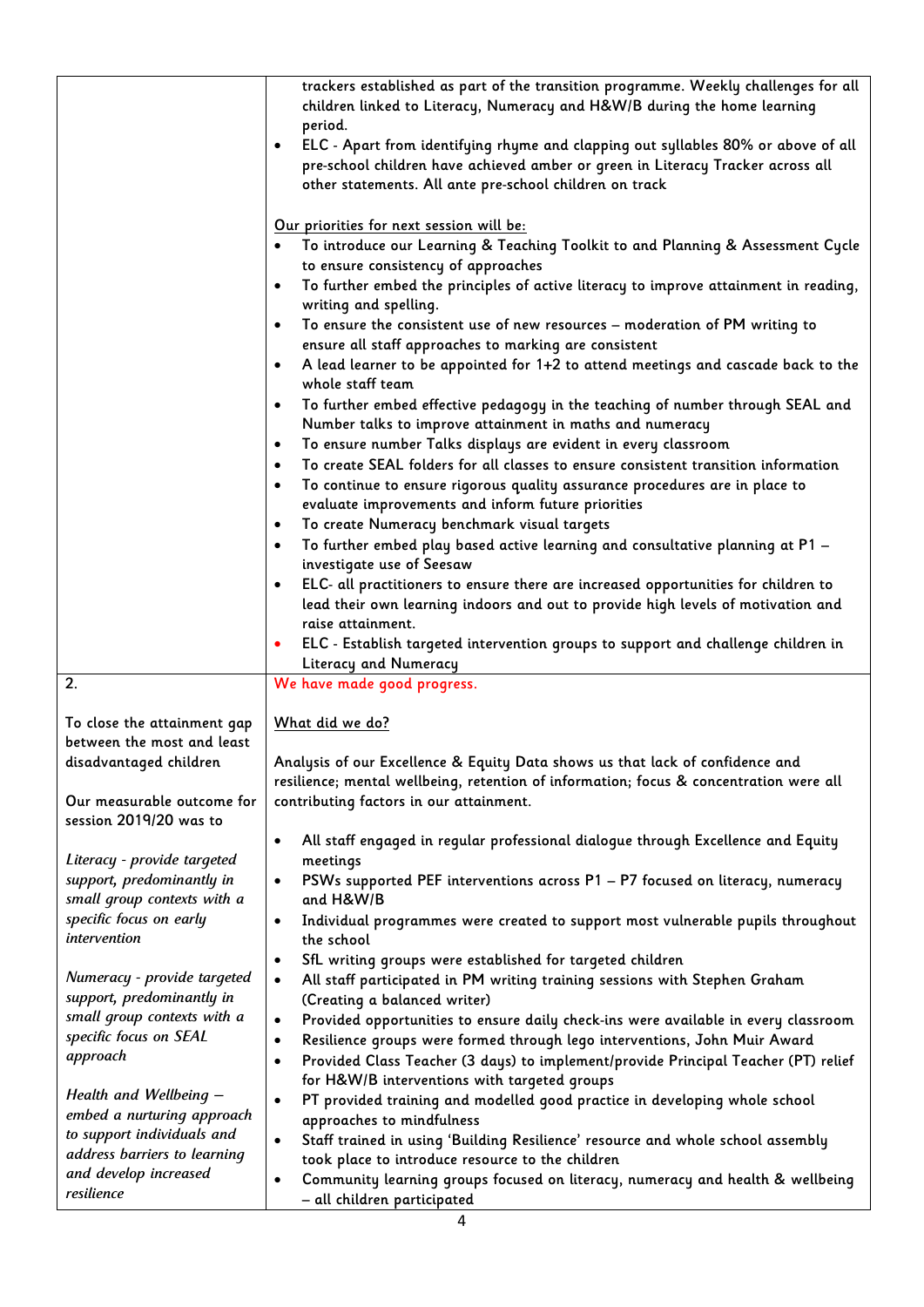# **NIF Driver(s):**

- ☒**School Improvement**  ☒**School Leadership**  ☒**Assess. of Children's Progress**  ☒**Performance Information**
- **Created our Poverty Proofing Statement for the school**
- **All ELC practitioners engaged in a wide range of assessment to capture and record our learners' achievements**

**Evidence indicates that the use of Pupil Equity Funding has had the following impact on learners:**

| LITERACY - Quintile 1 pupils on track |              |  |
|---------------------------------------|--------------|--|
| 2018/19                               | 2019/20      |  |
|                                       | $P1 - 75%$   |  |
| $P1 - 75%$                            | $P2 - 75%$   |  |
| $P2 - 50%$                            | $P3 - 50%$   |  |
| $P3 - 33%$                            | $P4 - 50%$   |  |
| $P4 - 67%$                            | $P5 - 67%$   |  |
| P5 -75%                               | $P6 - 100\%$ |  |
| P6 -33%                               | $P7 - 50%$   |  |
| $P7 - 55%$                            |              |  |

- **The majority of children who have used the IDL programme, consistently, for one hour a week show an increase in their spelling age of one year and beyond.**
- **Children have been observed to be very motivated by 'PM Writing' and have spoken about it positively in pupil focus groups.**

| <b>NUMERACY - Quintile 1 pupils on track</b> |               |  |
|----------------------------------------------|---------------|--|
| 2018/19                                      | 2019/20       |  |
|                                              | $P1 - 75%$    |  |
| $P1 - 100\%$                                 | $P2 - 100\%$  |  |
| $P2 - 50%$                                   | $P3 - 50%$    |  |
| $P3 - 67%$                                   | $P4 - 75%$    |  |
| $P4 - 67%$                                   | $P5 - 71.43%$ |  |
| P5-100%                                      | $P6 - 100\%$  |  |
| P6 -33%                                      | $P7 - 50%$    |  |
| $P7 - 64%$                                   |               |  |

 **Targeted children report an improvement in confidence to discuss strategies for problem solving** 

# **Health & Wellbeing**

- **With more targeted adult support in class, the learning and pastoral needs of children are being more easily met.**
- **Observations and discussions with our identified children indicate a positive impact on their emotion wellbeing and resilience and they are engaging more effectively within the classroom environment**
- **Increase in the number of conflict situations resolved through restorative approaches particularly in the playground**
- **Staff consistently using the language of Ready, Respectful and Safe – this has been observed across formal and informal quality assurance visits.**
- **Children are becoming more confident in self-reporting during check-ins**
- **Increased participation in events and experiences for quintile 1 children.**

**Our priorities for next session will be:**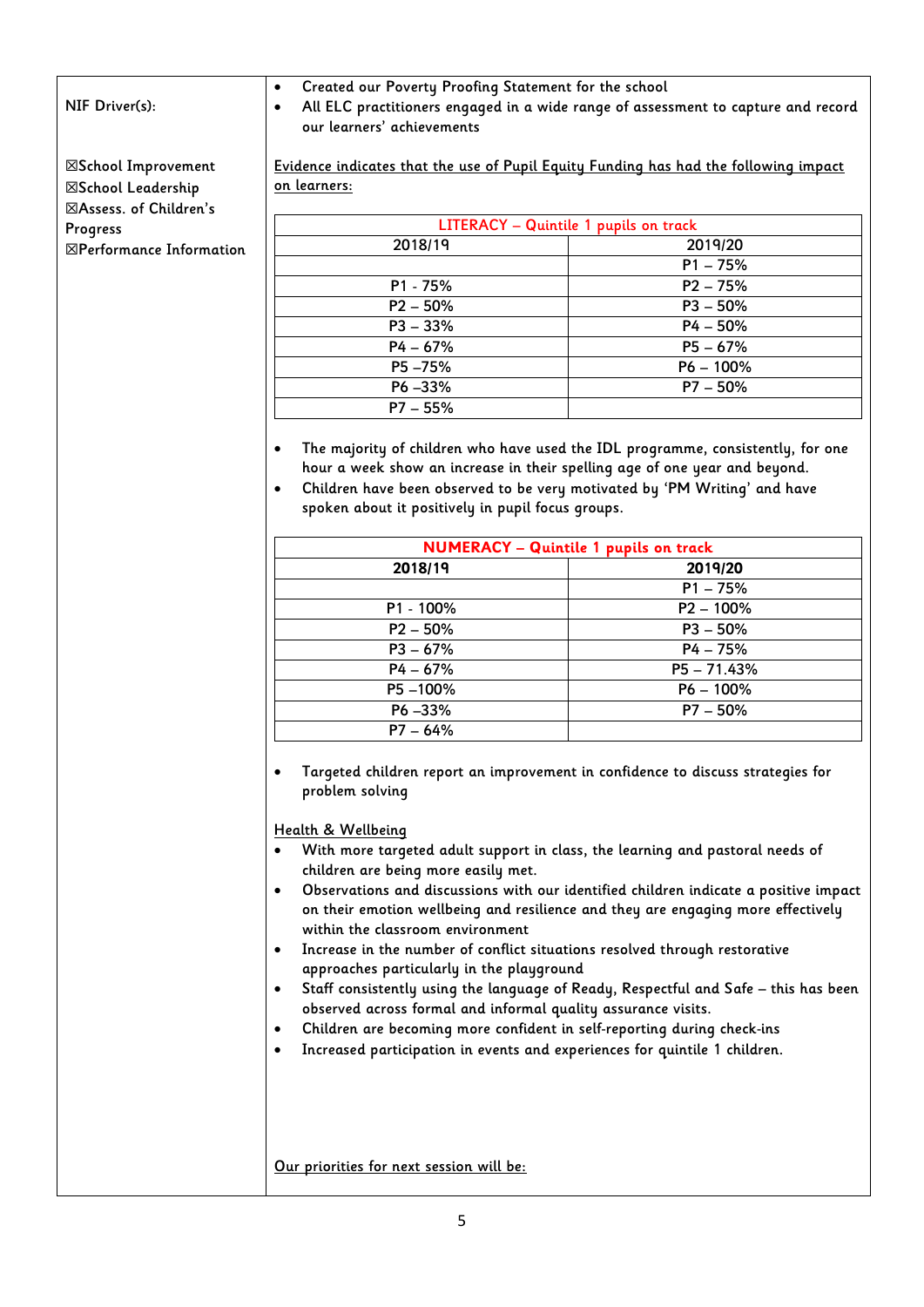| Targeted interventions to focus on improving the attainment in literacy, numeracy<br>and health and wellbeing. This will involve Support for Learning work, individual<br>programmes, targeted supports in partnership with the class teachers and also<br>additional supports through life skills such as outdoor learning to develop<br>resilience. |
|-------------------------------------------------------------------------------------------------------------------------------------------------------------------------------------------------------------------------------------------------------------------------------------------------------------------------------------------------------|
| Creating a balanced reader using PM - focus on linking the explicit teaching of<br>reading. Staff to further develop pedagogy in literacy                                                                                                                                                                                                             |
| Introduction of a Literacy Support Teacher for targeted groups and team teaching                                                                                                                                                                                                                                                                      |
| Further embed the use of new resources and evaluate their impact on attainment                                                                                                                                                                                                                                                                        |
| Continue to ensure appropriate training is undertaken to achieve a consistently<br>high level and learning and teaching for all.                                                                                                                                                                                                                      |
| 'Building Resilience' resource to be used across the whole school                                                                                                                                                                                                                                                                                     |
| Continue to consult with pupils and families about PEF budget / continue to<br>examine the cost of the school day                                                                                                                                                                                                                                     |
| All ELC practitioners to engage in professional dialogue to reach a shared<br>understanding of assessment using WLC trackers to ensure accurate judgements<br>are made on children's progress.                                                                                                                                                        |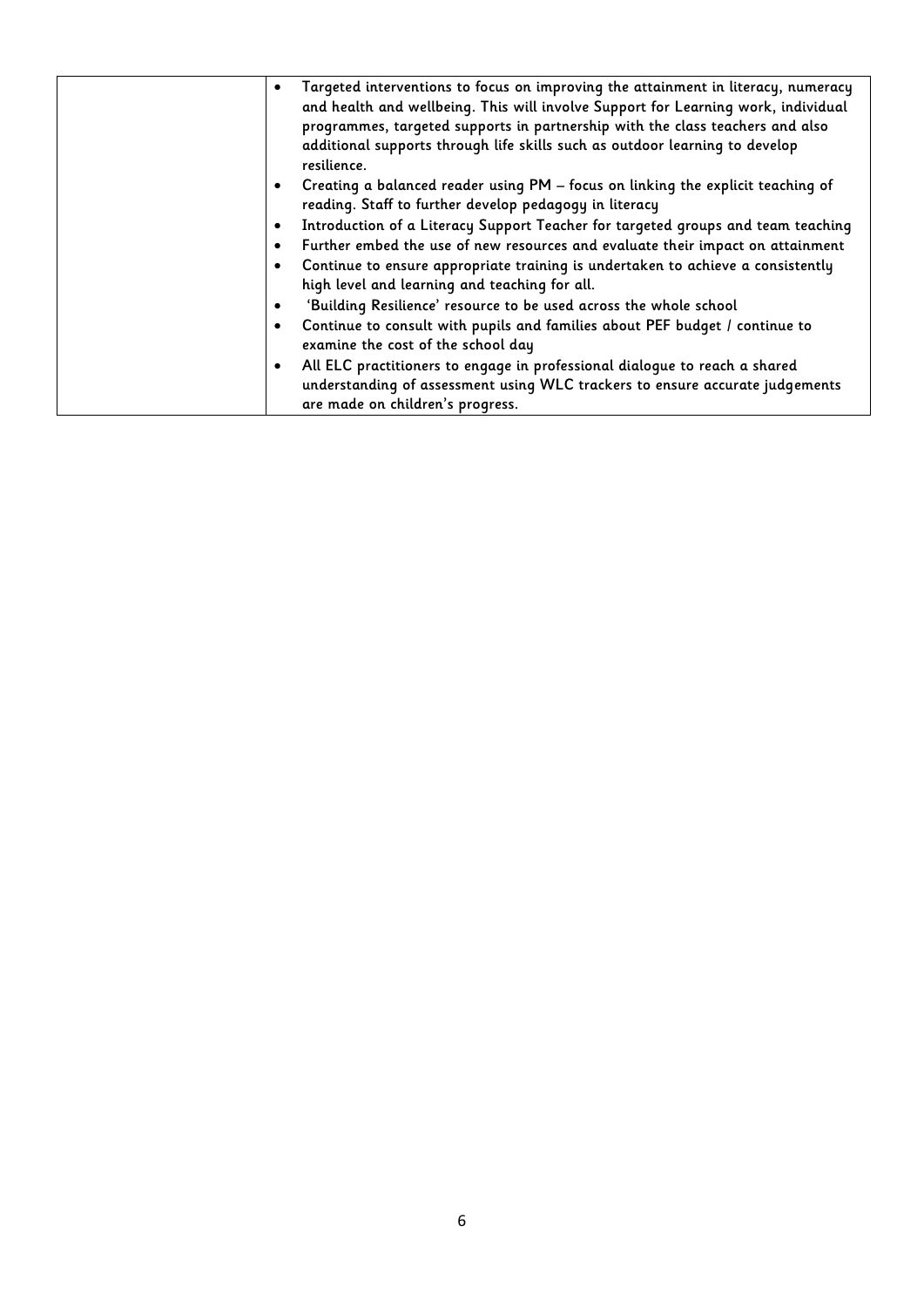| Our measurable outcome<br>for session 2019/20 was to                                                                                   | throughout the school and pupil behaviour is improving with fewer<br>interruptions to learning. Restorative lanyards and displays created in every<br>classroom.                                                                                                                                     |
|----------------------------------------------------------------------------------------------------------------------------------------|------------------------------------------------------------------------------------------------------------------------------------------------------------------------------------------------------------------------------------------------------------------------------------------------------|
| Ensure our children feel listened<br>to and are secure in their<br>ability to discuss personal and<br>sensitive aspects of their lives | All classes have introduced emoji self-check in to be used throughout the day<br>$\bullet$<br>There has been a movement away from school rules to school values - School<br>'INSPIRE' Values embedded and clearly visible across the school alongside<br>consistent use of Ready, Respectful & Safe. |
| using the wellbeing indicators                                                                                                         | Enhanced transition programmes in place through 'Teams' for children<br>$\bullet$<br>requiring supported transition to S1.                                                                                                                                                                           |
| Ensure our children<br>demonstrate increased                                                                                           | Introduction of H&W/B teacher 2 x days a week - principles of growth mind-<br>$\bullet$<br>set have begun to be used across school.                                                                                                                                                                  |
| resilience through motivation in<br>their approach to new learning,                                                                    | Resilience groups continued to support identified pupils<br>$\bullet$<br>School Community promoted through the development of School Houses, Hot<br>$\bullet$<br>Chocolate Monday, Twitter, Facebook, Coffee & Chat                                                                                  |
| willingness to learn from<br>mistakes, engagement in                                                                                   | PSWs took lead in 'zoning' the playground to make playtime a more positive<br>$\bullet$<br>experience for pupils and PSWs                                                                                                                                                                            |
| challenging learning and ability<br>to cope with<br>adversity/disappointment                                                           | PT provided training and modelled good practice in developing whole school<br>$\bullet$<br>approaches to mindfulness                                                                                                                                                                                 |
|                                                                                                                                        | Introduction of Fruit Friday and healthy snack in P1<br>$\bullet$                                                                                                                                                                                                                                    |
| Provide opportunities for staff                                                                                                        | Bal a Vis X groups run by a PSW across the upper school<br>$\bullet$                                                                                                                                                                                                                                 |
| to engage in CLPL to further                                                                                                           | Provided opportunities for ELC practitioners to be involved in Excellence &<br>$\bullet$                                                                                                                                                                                                             |
| develop understanding of the                                                                                                           | Equity meetings to ensure all have detailed knowledge of the needs of each<br>pupil.                                                                                                                                                                                                                 |
| impact of adverse childhood<br>experiences (ACEs)                                                                                      |                                                                                                                                                                                                                                                                                                      |
|                                                                                                                                        | Evidence indicates the impact is:                                                                                                                                                                                                                                                                    |
| NIF Driver(s):                                                                                                                         | More learners are more able to self-regulate. Targeted pupils are significantly<br>$\bullet$                                                                                                                                                                                                         |
| ⊠Teacher Professionalism                                                                                                               | more supported emotionally.                                                                                                                                                                                                                                                                          |
| ⊠Parental Engagement                                                                                                                   | Almost all learners value the emoji check-ins as they see it as an opportunity<br>$\bullet$<br>to chat to the class teacher                                                                                                                                                                          |
| ⊠Assess. of Children's<br>Progress                                                                                                     | There has been a reduction of the number of children requiring to attend<br>$\bullet$<br>reflection time at break.                                                                                                                                                                                   |
|                                                                                                                                        | Learners are receiving targeted interventions that are allowing them to engage<br>$\bullet$<br>more positively with their learning                                                                                                                                                                   |
|                                                                                                                                        | Learners feel valued and proud to be part of their school<br>$\bullet$                                                                                                                                                                                                                               |
|                                                                                                                                        | Arrangements for children with additional support needs (nurture, IEPs,<br>reduced timetables, 1-1 support) are having a positive impact on their<br>wellbeing.                                                                                                                                      |
|                                                                                                                                        | Staff confidence has increased in delivering mindfulness sessions<br>$\bullet$                                                                                                                                                                                                                       |
|                                                                                                                                        | Staff have a good awareness of pupil emotional needs in their own classes and<br>$\bullet$                                                                                                                                                                                                           |
|                                                                                                                                        | across the stage                                                                                                                                                                                                                                                                                     |
|                                                                                                                                        | ELC - practitioners demonstrated a detailed knowledge of their key children's<br>$\bullet$                                                                                                                                                                                                           |
|                                                                                                                                        | strengths and next steps to provide support and challenge.<br>$\bullet$                                                                                                                                                                                                                              |
|                                                                                                                                        | ELC - 97.3% of all pre-school children achieved amber, green or * for<br>confidently expressing their needs and asking for help when needed.                                                                                                                                                         |
|                                                                                                                                        |                                                                                                                                                                                                                                                                                                      |
|                                                                                                                                        | Our priorities for next session will be:                                                                                                                                                                                                                                                             |
|                                                                                                                                        |                                                                                                                                                                                                                                                                                                      |

# **We have made good progress.**

 **Staff are referring to Restorative practice guidelines and are using them in classroom practice. Positive language and restorative practices are used** 

# **What did we do?**

3.

wellbeing

To improve children and young people's health &

7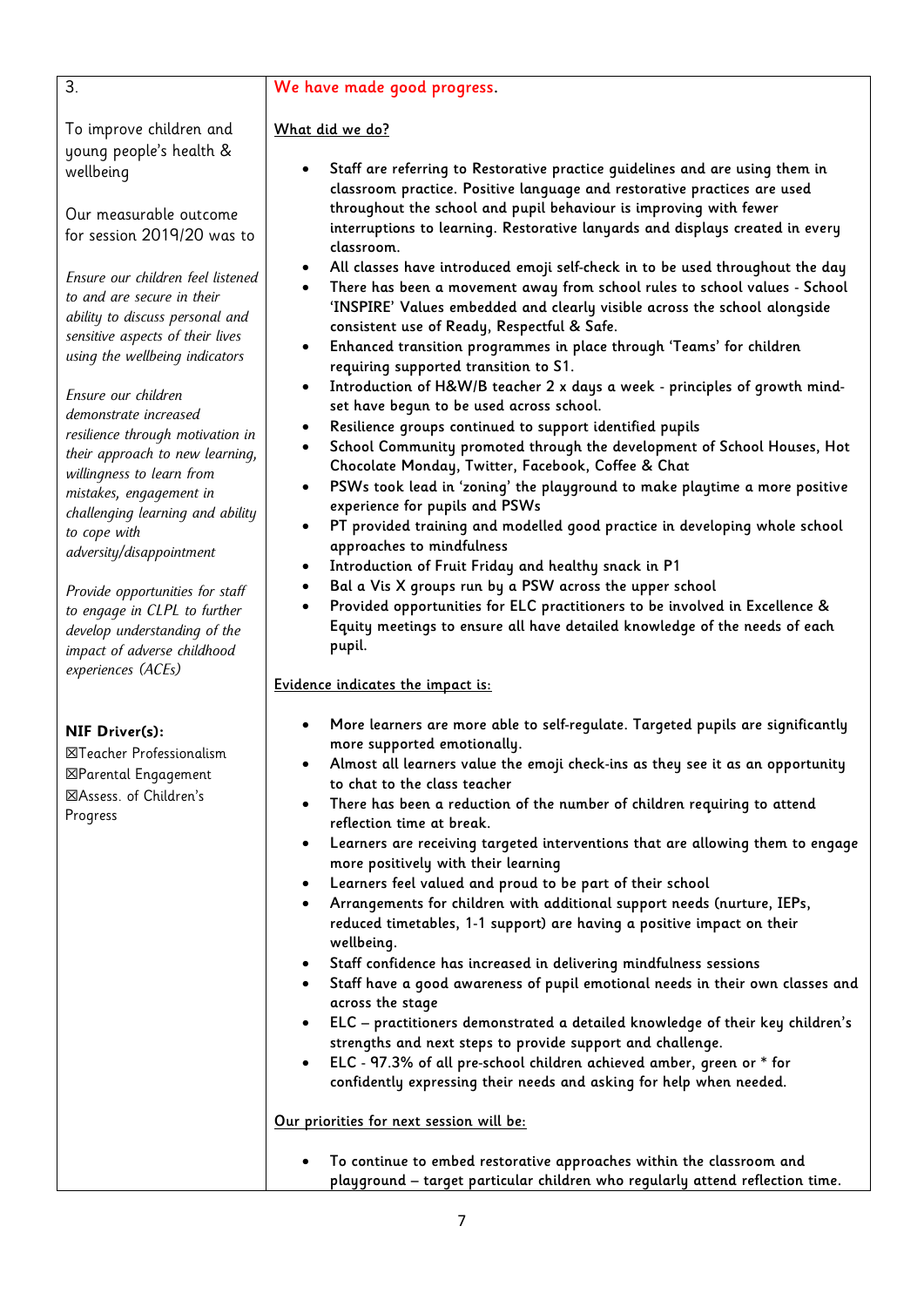|                                                    | Involve all stakeholders to create school vision and aims                                                                                          |
|----------------------------------------------------|----------------------------------------------------------------------------------------------------------------------------------------------------|
|                                                    | Training to be provided for all staff to ensure RHSP framework is embedded to                                                                      |
|                                                    | support whole-school mental wellbeing. RHSP programme of study to be                                                                               |
|                                                    | created for each stage.                                                                                                                            |
|                                                    | Build on current good practice of Growth Mindset and embed across the school                                                                       |
|                                                    | To continue to promote a nurturing approach across school embedding new                                                                            |
|                                                    | school values through positive relationship/behaviour policies                                                                                     |
|                                                    | To provide opportunities for daily mindfulness / mindfulness breathing in every<br>classroom                                                       |
|                                                    | All staff to further develop knowledge and understanding of restorative                                                                            |
|                                                    | approaches                                                                                                                                         |
|                                                    | Focus on developing school playground to continue to promote a climate                                                                             |
|                                                    | where children feel safe and secure - PSWs to take lead on this                                                                                    |
|                                                    | Further develop the use of evaluative language to enable all learners to more                                                                      |
|                                                    | specifically define their strengths / development needs                                                                                            |
|                                                    | All staff to undertake professional reading and engage in CLPL focused on<br><b>ACEs</b>                                                           |
|                                                    | Calm corners and calm kits to be created in every classroom                                                                                        |
|                                                    | Class teachers to attend coffee and chat throughout the year - Classes/children<br>$\bullet$                                                       |
|                                                    | to attend to share learning with parents                                                                                                           |
|                                                    | Fruity Friday and healthy snack to be rolled out in P2 & P3                                                                                        |
|                                                    | Staff to explicitly teach the language associated with the wellbeing indicators                                                                    |
|                                                    | Gross motor skills groups to be provided for upper school initially.<br>$\bullet$                                                                  |
|                                                    | H&W/B toolkit to be created<br>$\bullet$                                                                                                           |
|                                                    | Introduction of WL online self-reporting toolkit for the tracking of pupil<br>wellbeing                                                            |
|                                                    | Refresher session on Pivotal Education for all staff                                                                                               |
|                                                    | Review Anti-bullying Policy alongside Positive Relationships Policy<br>$\bullet$                                                                   |
|                                                    | All ELC practitioners to work with ELCASM and new EYO to develop children                                                                          |
|                                                    | and parents understanding of GIRFEC and the wellbeing indicators                                                                                   |
|                                                    | All ELC practitioners to continue to develop their understanding of key<br>documents such as Realising the Ambition and the Health and Social Care |
|                                                    | Standards                                                                                                                                          |
| 4.                                                 | We have made Satisfactory progress.                                                                                                                |
|                                                    | What did we do?                                                                                                                                    |
| To improve employability<br>skills, and sustained, |                                                                                                                                                    |
| positive school-leaver                             | All pupils participated in Community Learning Groups to develop Pupil Voice<br>$\bullet$                                                           |
| destinations for all young                         | In the majority of classrooms, learning is linked to skills and capacities for the<br>٠                                                            |
| people                                             | world of work                                                                                                                                      |
|                                                    | Leadership roles developed across the school including P6 buddy and prefect<br>٠                                                                   |
| Our measurable outcome                             | application and interview process                                                                                                                  |
| for session 2019/20 was to                         | ELC - children contribute to the life of the nursery and the wider community.<br>$\bullet$                                                         |
|                                                    | Children were involved in the planning and attended celebratory meals/banquets                                                                     |
| Increase opportunities for all                     | developing skills for life such as Christmas dinner, Burns Supper, Chinese New<br>Year banquet                                                     |
| pupils to develop transferable                     | ELC - practitioners have worked hard to fully involve parents / carers in<br>$\bullet$                                                             |
| skills across learning will                        | celebrating learners' achievements through increased engagement with online                                                                        |
| enable them to be better                           | learning journals and social media platforms                                                                                                       |
| prepared for the world of work                     |                                                                                                                                                    |
|                                                    | <u>Evidence indicates the impact is:</u>                                                                                                           |
| NIF Driver(s):                                     | Learners are developing an understanding of skills for life, learning and work<br>٠                                                                |
|                                                    | Pupils developed leadership skills through a variety of opportunities offered<br>$\bullet$                                                         |
| ⊠School Leadership                                 | 79.5% of P4-P7 learners state they enjoy learning at school and 86.3% of learners<br>٠                                                             |
| ⊠Parental Engagement                               | feel the school ensures they take responsibility for their own learning.                                                                           |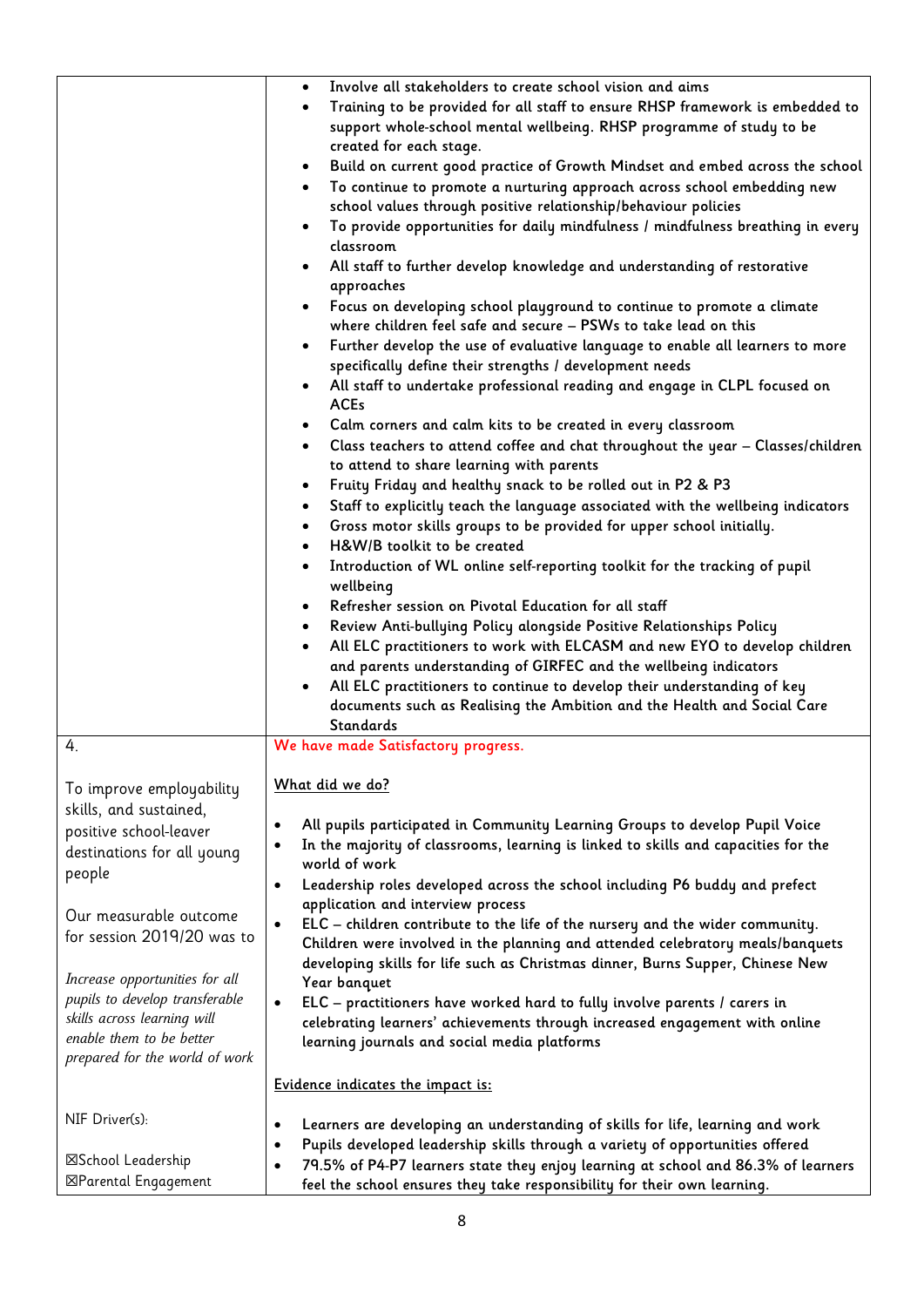| ELC - Significant improvements in parental engagement with online learning<br>$\bullet$                                                                                                                      |
|--------------------------------------------------------------------------------------------------------------------------------------------------------------------------------------------------------------|
| journals and social media channels (private Facebook group) to participate in<br>weekly challenges and share children's achievements.                                                                        |
| ELC - Successful Christmas Fayre<br>$\bullet$                                                                                                                                                                |
|                                                                                                                                                                                                              |
|                                                                                                                                                                                                              |
| Our priorities for next session will be:                                                                                                                                                                     |
| To continue to review and update the Curriculum Rationale to ensure there is a<br>$\bullet$                                                                                                                  |
| specific focus on teaching a curriculum that develops the skills for life, learning and<br>work.                                                                                                             |
| To continue to help children understand the skills for life, learning and work they<br>$\bullet$<br>are developing as a result of what they do in school                                                     |
| To enhance opportunities for creativity and innovation through interdisciplinary<br>$\bullet$<br>learning and partnership working to allow pupils to demonstrate skills across the 4<br>contexts of learning |
| To create an IDL planner focused on skills for life, learning and work<br>$\bullet$                                                                                                                          |
| To establish links with appropriate individuals, organisations and businesses to<br>$\bullet$                                                                                                                |
| enhance career education and provide contexts for learning i.e. visit to Sky                                                                                                                                 |
| Academy, high school, local businesses, library etc                                                                                                                                                          |
| To investigate opportunities for upper school to volunteer in the community<br>$\bullet$                                                                                                                     |
| To further develop 'Developing Young Workforce Week'<br>$\bullet$                                                                                                                                            |
| To continue to provide and track leadership opportunities across the whole school<br>$\bullet$<br>through curriculum and wider achievements                                                                  |
| ELC - to consider approach developed during home schooling period to share<br>٠                                                                                                                              |
| 'home learning challenges' e.g. use of website and private Facebook group,<br>celebration videos, etc.                                                                                                       |
| ELC - to establish new Aims and Curriculum Statement with children and<br>$\bullet$                                                                                                                          |
| parents/carers. Embed Vision Statement and Values with new children and<br>parents/carers.                                                                                                                   |
| ELC - to continue to provide opportunities for children to further contribute to their<br>$\bullet$                                                                                                          |
| community.                                                                                                                                                                                                   |

# **School Attendance**

**Almost all children at Parkhead Primary School have good attendance. The school average attendance is % (TBC) Children with individual attendance rates of under 90% are targeted as per West Lothian Attendance Policy.** 

|            | 2016/17 | 2017/18 | 2018/19 | 2019/20 |
|------------|---------|---------|---------|---------|
| Attendance |         |         |         |         |
| School     | 95.72%  | 94.32%  | 94.32%  |         |
| Authority  | 95.05%  | 94.49%  | 94.67%  |         |